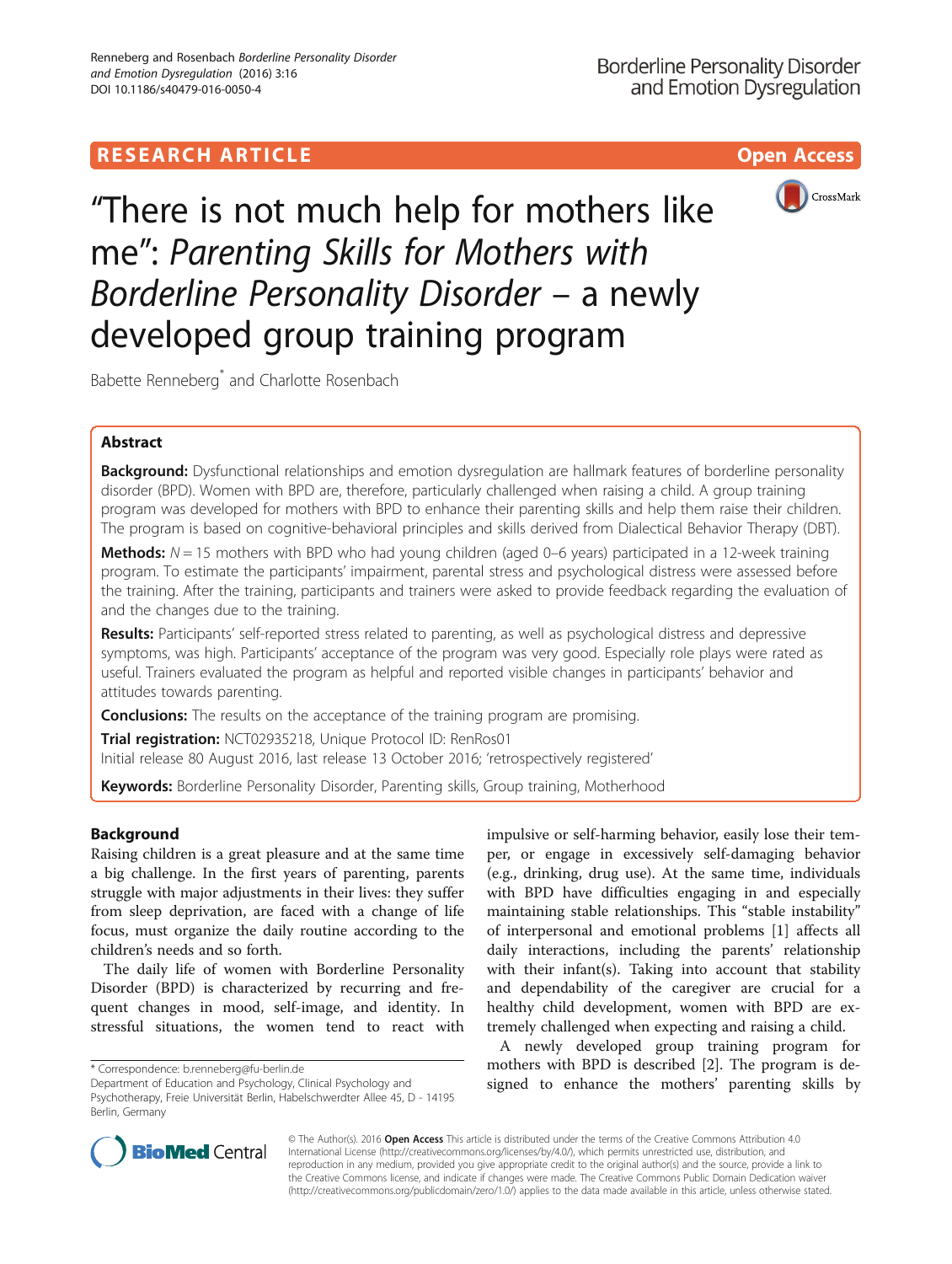teaching them about the primary needs of the child, coping with stress, emotion regulation, and self-care.

## Mothers with BPD

The existing literature points to the numerous difficulties mothers with BPD face (for an overview see [\[3](#page-6-0)]). Compared to clinical and non-clinical control groups, the level of parental depression is elevated in samples of mothers with BPD; they engage more often in alcohol and drug abuse and show suicidal behavior [\[4](#page-6-0), [5](#page-6-0)]. Mothers with BPD often have difficulties in accurately perceiving and reacting to their own emotional needs. Therefore, findings demonstrating the difficulty of mothers with BPD to respond sensitively to their infant's needs are not surprising (e.g. [\[6](#page-6-0)]). By analyzing their speech and behavior in the interaction with their offspring, mothers with BPD were characterized as intrusive and insensitive [\[7\]](#page-6-0). Compared to a healthy control group, mothers with BPD showed more affective dysregulation in the communication with their children as well as more critical and intrusive behaviors, role confusion, and frightened/frightening behaviors [[8\]](#page-6-0). Additionally, a reduced ability of mothers with BPD to think about their children's mental state ("mind-mindedness") compared to healthy controls was observed [\[9](#page-6-0)].

Mothers with BPD were more inclined to inhibit autonomy and relatedness in their teenaged children than a group of healthy mothers, whereby this inhibition tendency of the mothers was associated with adolescent internalizing and externalizing symptoms [[10\]](#page-6-0). Regarding mother-infant interaction and parenting perceptions, mothers with BPD reported lower levels of maternal self-esteem, competence and satisfaction, higher distress and less structure in their interaction with their offspring than a healthy control group [\[6](#page-6-0)].

In their attachment patterns, mothers with BPD were significantly more likely to be classified as insecure, preoccupied, and unresolved than a normative comparison group [\[11](#page-6-0)]. Children's disruptions in attachment (e.g., fear of abandonment and role reversal) and selfregulation were associated to their mothers' preoccupied and unresolved attachment style. The significance of role confusion for the development of mental distress in children and adolescents has recently been highlighted by Macfie and colleagues [\[12\]](#page-6-0).

In addition to the mental health problems of mothers with BPD, there are numerous other stressors, mostly social strains the mothers have to deal with, e.g., being a single parent, having low social support in the family, changing partners, instable households (e.g. [\[4](#page-6-0)]).

## Children of mothers with BPD

A mental disorder of one or both parents is a general risk factor for psychological distress in children (e.g. [[13](#page-6-0)]).

Children of mothers with BPD have a higher prevalence of emotional and behavioral problems than children of healthy mothers as well as children of mothers with other mental disorders [\[14](#page-6-0)–[16](#page-6-0)].

In the following, empirical evidence for the difficulties and problems children of mothers with BPD have is summarized based on the age of the children. Emotional dysregulation starts early in children of mothers with BPD. Using the still-face paradigm, Crandell et al. [[17](#page-6-0)] observed less responsiveness in children of mothers with BPD toward their mother than infants of mothers without a mental disorder. One year later, 80% of this sample showed disorganized attachment behavior towards their mothers [\[7](#page-6-0)]. Two studies indicate that the reunion episode of the still-face paradigm seems particularly challenging for the dyads [[17](#page-6-0), [18](#page-6-0)]. Mothers showed fewer smiles than mothers of the control group and an increase in intrusive behavior. Their children in turn expressed less positive phonation [[18\]](#page-6-0) and more negative affect than infants of mothers with no psychopathology. The children also took longer to reengage with their mothers [\[17](#page-6-0)].

In a free-play interaction, infants of mothers with BPD were less attentive and less interested in interactions with their mother compared to children of healthy mothers [\[6](#page-6-0)]. In a recent study, maternal BPD symptoms were related to either very high or very low but less to moderate levels of fear in 12- to 23 month-old infants, indicating disturbed levels of children's fear expression [[19\]](#page-6-0).

Regarding psychopathology and mental disorders in school-aged and adolescent children of mothers with BPD, this population showed more disruptive behavior, more Attention Deficit/Hyperactivity Disorder (ADHD) and more borderline symptoms than children of healthy mothers [\[4, 20](#page-6-0)]. They tend to have higher levels of anxiety and depression, and significantly lower self-esteem compared to children of healthy mothers and children of mothers with depressive disorder and cluster C personality disorders [[15\]](#page-6-0). In a story completion task, 4–7 year-old children of mothers with BPD showed poorer emotion regulation, more role reversal, greater fear of abandonment, more negative parent-child relationship, as well as more incongruent and shameful selfrepresentations than a healthy control group [[21\]](#page-6-0). In a large community sample, maternal BPD symptoms were associated with poorer psychosocial functioning in adolescents (e.g., lower social self-perception) as well as with higher and chronic stress in the mother-adolescent relationship, and greater maternal hostility [[16\]](#page-6-0). Reinelt and colleagues [\[22](#page-6-0)] investigated 15-year old adolescents and found that particularly an overprotective and rejecting parenting style as well as discrepancies in the perception of psychopathological problems of the offspring mediate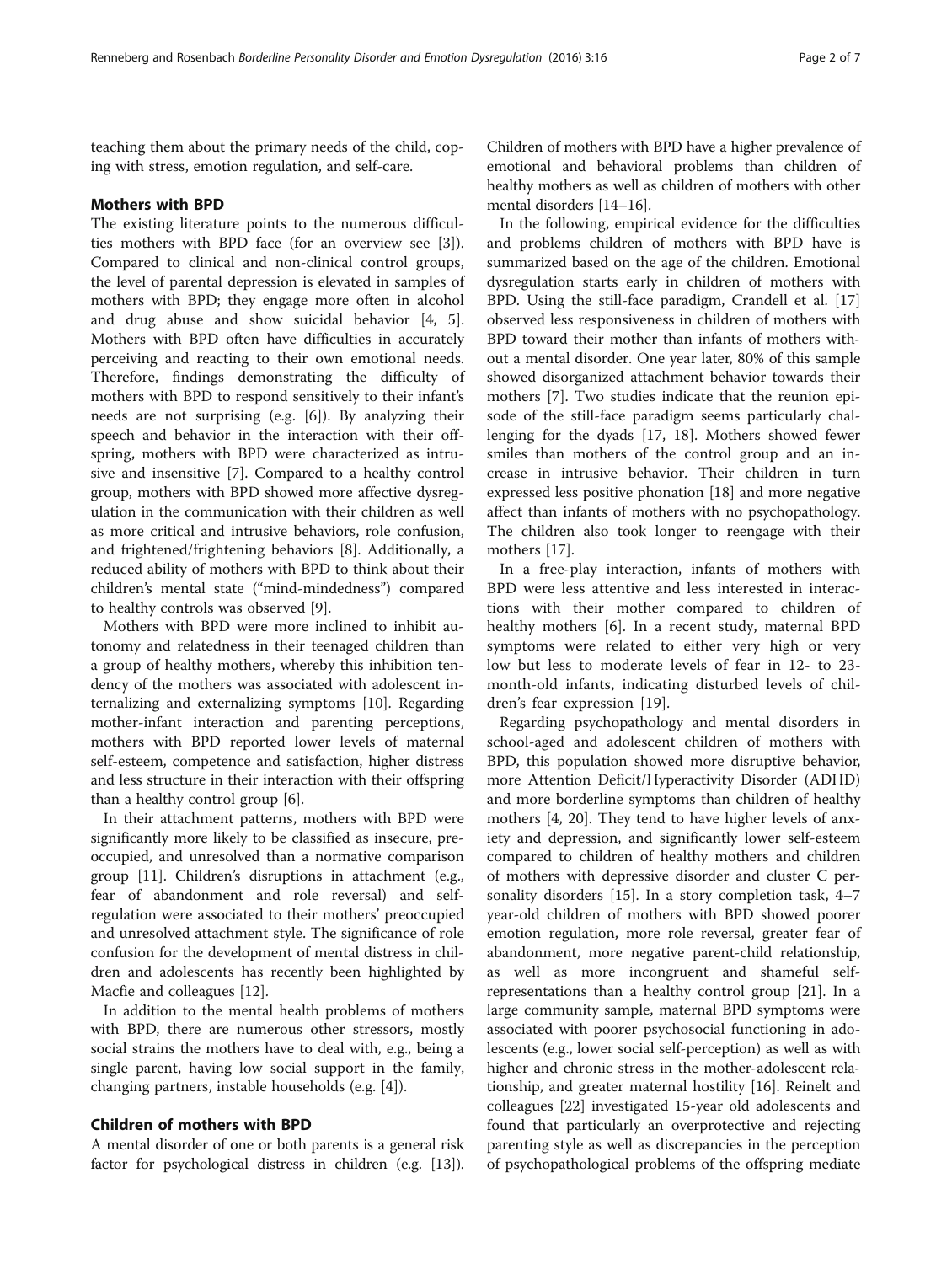the longitudinal transmission of borderline symptoms from mother to child 5 years later.

In summary, children of mothers with BPD have a greater risk for emotional and behavioral problems than children of healthy mothers or children of mothers with other mental disorders such as depression. Especially in early childhood, the maternal behavior is crucial for the development of personal needs, attachment patterns, identity, and interpersonal behavioral strategies. We, therefore, aimed to conceptualize a training program for mothers with BPD to enhance their parental skills and facilitate a healthy child development.

## The training program "Parenting Skills for Mothers with Borderline Personality Disorder"

Parenting Skills for Mothers with Borderline Personality Disorder consists of 12 weekly sessions that are held by two female trainers experienced in working with patients with BPD. The development of the training was based on the concept of Dialectic Behavioral Therapy [[23, 24](#page-6-0)]. Groups comprise four to eight mothers of children aged 0–6 and the group training can be applied in out- and inpatient treatment settings or assisted living facilities. It is important to note that the training does not substitute an individual psychotherapy focusing on the borderline symptomatology of the mother. It should be ensured that participants either already have completed or are still attending an individual therapy for their BPD.

Each session is divided into two parts, the first part focuses on the discussion of participants' homework, in the second part a new topic is introduced. In each session a short leaflet about the topic is provided and work sheets with homework assignments are distributed. Each participant receives a folder for the handouts and information leaflets. The program includes the following modules. Except for stress and stress management, each module is delivered in one session:

## Psychoeducation

Psychoeducation is critical to the understanding of the impact of maternal borderline symptomatology on child development. In the first session, participants receive information about and are confronted with the risk associated with borderline-specific behaviors such as impulsivity, instability, loss of control, or self-harm for the cognitive and emotional development of their children. Participants are validated for their difficulties and encouraged for their participation in the group program while at the same time the necessity of changing and working on their problematic behavioral patterns is emphasized.

## Mindfulness

Short, regular mindfulness exercises for the mothers are incorporated into the group sessions. The main goal is

to point to the importance of mindfulness in the interaction with children to better perceive and understand the needs of the children and to gain a greater control over own dysfunctional behavior impulses.

### Children's basic needs

Mothers with BPD often show a lack of knowledge about the basic (emotional) needs (e.g., to feel safe) of children. The third session provides an overview regarding children's needs, and the women are encouraged to assess their own competences to satisfy these needs.

## Stress and stress management

In two sessions the development and maintenance of stress as well as strategies to better cope with individual stressors are dealt with. For each mother, difficult situations in parenting are dealt with.

## Structure and flexibility

Mothers with BPD tend to show inconsistencies in the organization of the daily routine with their children. Therefore, this session aims to clarify the importance of rules and rituals and to better differentiate between fixed rules and flexible structures.

## Dealing with conflicts

Main goal of this 7th session is to promote a non-violent and solution-oriented management of mother-child conflicts. Here, role plays are particularly important to develop new ideas and ways to cope with conflicts.

## Dealing with emotions

Individuals with BPD often have difficulties in perceiving and regulating their emotions. In motherhood, women additionally need to comprehend their children's emotions and needs. To better understand and handle intense maternal and infant emotions is the task of this session.

## The body

Women with BPD often report a lack of sensitivity for their own body and its needs. Additionally, they often aren't familiar with the importance of the body and the body language when communicating with their children (e.g., kneeling beside the child while speaking vs. speaking from "above"). This session therefore aims to enhance the understanding of physical functions and reactions as well as to enhance the empathy for children's needs for body care.

## Basic assumptions about parenting

Dysfunctional cognitions and assumptions about parenting (e.g., "a good mother never fails") might constitute a core problem of mothers with BPD. The identification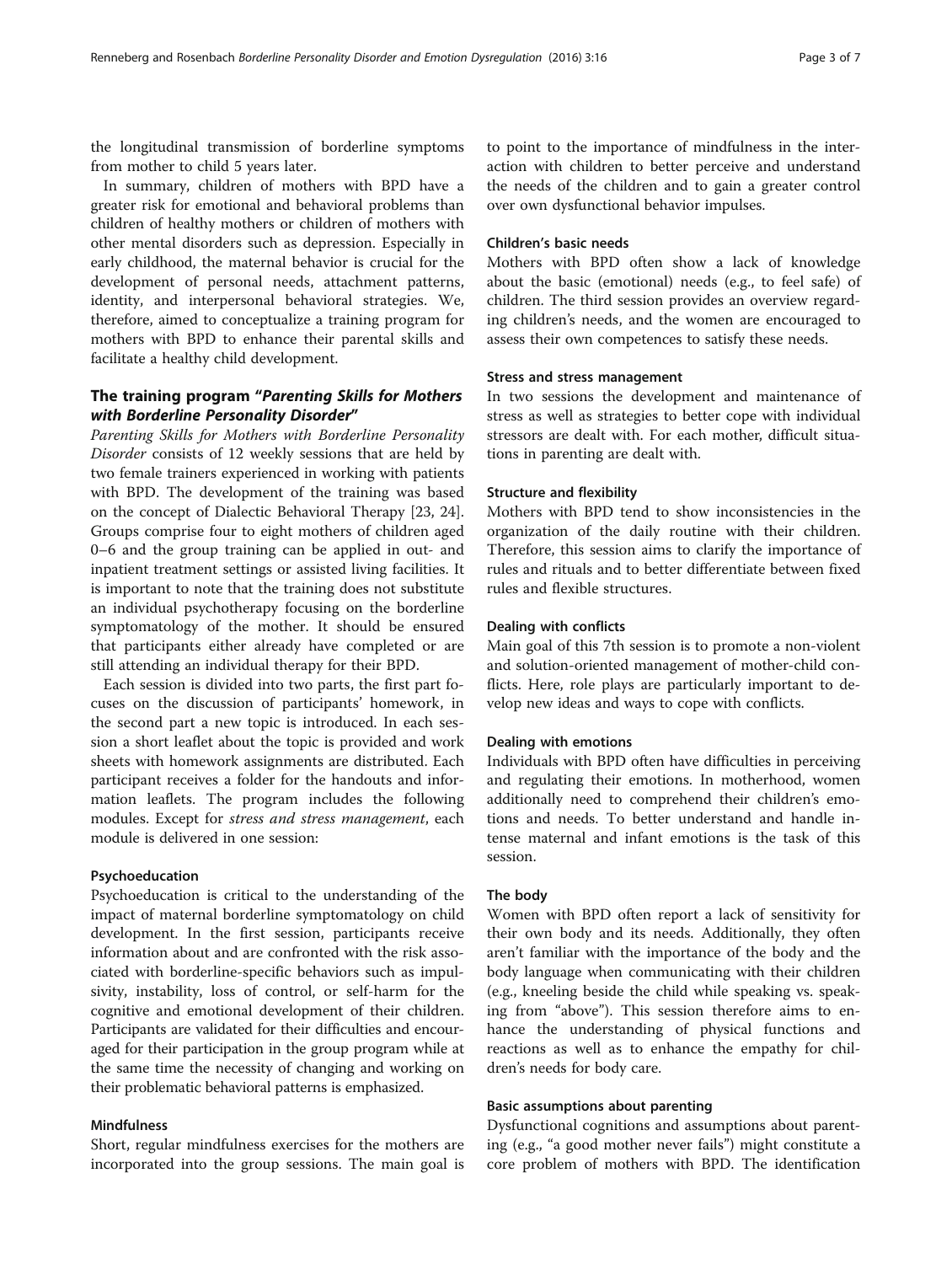and modification of these assumptions into realistic views are the main goals of the 10th session.

#### Self-care

Whereas all previous sessions mainly focus on children's needs and the interaction with infants, the second to last session focuses on developing strategies to enable better maternal self-care. The importance of self-care for the emotional stability and satisfaction of the mother is emphasized.

The last session summarizes the content of the training and outlines the individual changes in the participants' perception and parental behavior.

Each session starts with a short mindfulness practice. Subsequently, homework assignments of the previous session are discussed to facilitate learning and implementation of newly learned behaviors into daily life. After a break, the new subject is introduced followed by a specific exercise (e.g., role-play).

## Methods

During the pilot stage, the program was changed slightly (e.g., order of sessions) according to the feedback of the trainers and the group members.

## Participants

The participants of 4 groups  $(n = 15)$  were recruited via assisted living (Prowo e.V.) and a private psychotherapy practice. Participants' age ranged from 20 to 42 years  $(M = 30.2)$ . Two of the mothers had 3 children, one had 2 children, and the others had one child. Of the children 86% were under 4 years old, 46% were girls. With regard to the educational background, 66% of the mothers finished middle school, three had a university degree. Seven participants were staying in an assisted living facility, 8 were living at home. All mothers lived with their children. Seven women had a partner, 8 were single. All participants either had completed or were still in outpatient DBT therapy for their borderline symptoms.

## Inclusion and exclusion criteria

All participants had a one-on-one interview with one of the trainers before the start of the program. First of all, the trainer checked if the acute welfare of the child was endangered. In this case participation was not indicated. Additional exclusion criteria were current substance use or psychotic disorders. The BPD diagnosis was assured via clinicians' diagnosis.

All participating mothers gave their written consent for data analyzation and publication. The authors assert that all procedures contributing to this work comply with the ethical standards of the relevant national and institutional committees on human experimentation and with the Helsinki Declaration of 1975, as revised in 2008.

## Procedure

From 2013 to 2015, three group trainings with 4 and one group training with 3 participants were conducted. Two female trainers experienced in working with patients with BPD instructed the groups. In each case at least one of the trainers had own children. Three groups took place in an assisted living home, one in a private practice. The sessions were held weekly. Questionnaires were completed in the first session (BDI, BSI, QTF, and PSS) and after the last session (open feedback). In the last session, participants were also asked to give written feedback regarding the complete training program ("What was especially helpful?", "What was less helpful?", "Which changes did occur due to the training?", and "Do you have any further comments or suggestions for improvement?"). The answers to the open questions about the training program are summarized in Table [1](#page-4-0). Trainers provided feedback in an intervision session after the training.

## Measures

The Brief Symptom Inventory (BSI; [[25\]](#page-6-0), German version: [[26](#page-6-0)]) was applied to assess general psychopathology. With 53 items rated on a 5-point Likert-scale ranging from 0–4, the suffering from various symptoms during the last 7 days is evaluated. In total nine subscales assess somatization, obsessive-compulsive, interpersonal sensitivity, depression, anxiety, hostility, phobic anxiety, paranoid ideation, and psychoticism. All scales can be summarized to capture global psychological distress (Global Severity Index, GSI), evaluated via the overall mean score. We only used the GSI, where the internal consistency is high ( $α = .92$ ; [\[26](#page-6-0)]).

The Beck Depression Inventory-II (BDI-II; [\[27](#page-6-0)], German version: [[28\]](#page-6-0)) measures the severity of selfreported depression. It consists of 21 items, rated on a 4-point (0 to 3) Likert-scale. The total score is obtained by summing the ratings for all items. Internal consistency is high ( $\alpha$  > .84; [\[29](#page-6-0)]).

The Questionnaire of Thoughts and Feelings (QTF; [[30\]](#page-6-0)) assesses feelings, strategic cognitions and assumptions characteristic of BPD. The short version [[31](#page-6-0)] consists of 14 items representing borderline-specific statements (e.g., "The way I am is unacceptable"). The total QTF score is obtained by calculating the mean score, which ranges between 1 and 5, indicating the selfreported level of borderline-specific cognitions. Internal consistency is excellent ( $\alpha$  = .96; [[31\]](#page-6-0)).

The Parental Stress Scale (PSS; [\[32\]](#page-6-0)) consists of 18 items rated on a 5-point Likert-scale  $(1 = strongly$ disagree … 5 = strongly agree), assessing subjective burden due to the role as a parent (e.g., "I sometimes worry whether I am doing enough for my child(ren)"; "The major source of stress in my life is my child(ren)").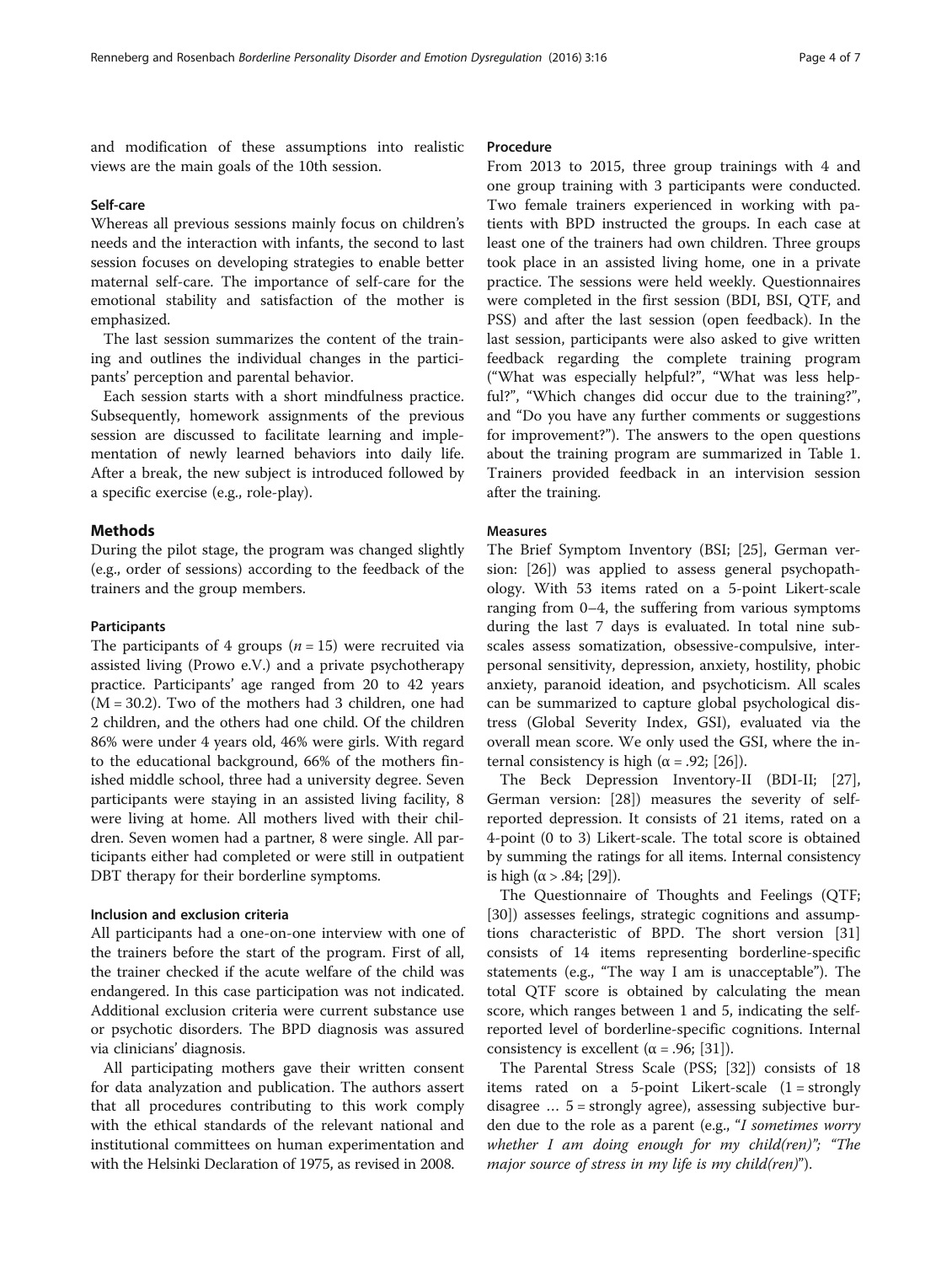### <span id="page-4-0"></span>Table 1 Participants' feedback

Summary of  $n = 15$  written feedbacks

What was especially helpful?

- − Role play (because of the specific situations)
- − The case examples, to talk about taboos
- − Examples for concrete parenting behaviors provided in role plays
- − That things were put in a nutshell, not too much homework
- − The exchange between the mothers
- − The informative teamwork in a small group
- − The "togetherness" and the help, to not feel being left alone anymore
- − To hear the "extremes" of others; the thought, it could have hit me harder
- − The appreciative style
- − New knowledge to cope with own feelings and to engage in mindfulness
- − Homework: it is hard to do homework assignments on a regular basis, but only by doing things in a daily routine is it possible to change/ learn things.
- − I am glad I could participate as there is not much help for mothers like me
- − I had the feeling of trust and was able to show my weak points.
- − It was very helpful to reflect my own behavior and to get feedback from the other participants, to learn from the difficulties of others.

What could be improved?

- − Too short
- − A few of the mindfulness exercises
- − I was embarrassed during the role play
- − Too much to read
- − I didn't understand the self-care, was too complicated
- − Sometimes I felt overwhelmed and under pressure

Which changes occurred due to the training?

- − I freak out less when my daughter escapes
- − I have less freak-outs and can better cope with difficult situations; my son registers the changes
- − Situation with brushing my kid's teeth is much better
- − I am now able to assert myself in a consequent but compromising way
- − I can better cope with stress, play more with my son, and manage daily routine under less pressure.
- − I am more consequent, calmer, even when my child is aggressive; I feel less pressure to be perfect
- − Better coping with feelings and mindfulness
- − I am calmer and more balanced with my child
- − I can now detect difficult situations in time, and then I try to remain calm and try to support my child.
- − When my son cries I am not as stressed and annoyed anymore.
- − I yell less at my children. I am more reflected and mind the feelings of my child. I am less devaluating, more consequent and caring.
- − I am more aware of the difficulties in raising my child. And more aware of myself. My child benefits immediately from the things I learned.
- − I stopped telling my son that he as a person is annoying. It is only his behavior.
- − Not only me but also my child feels better.

Do you have any further comments or suggestions for improvement?

- − Good program, interesting and difficult because of extreme insights about my own behavior.
- − Exhausting, sometimes sad but also gave strength.
- − The sessions where good, sometimes a bit difficult to adapt for a baby.
- − Everything was very interesting and important, but the training was too short.
- − I learned more in these 12 sessions than in 6 months of therapy. It was a pleasant group and everything was explained well. The information was very easy to implement as it was linked to the child.

### Table 1 Participants' feedback (Continued)

- − Very informative, the training helped me to be more relaxed with the whole thing of "being a mother": I feel much better than before and would like to participate again.
- − I was satisfied and hope that other mothers will benefit from the training
- − I learned a lot about myself and my relationship to my child.
- − I learned a lot that I can actually apply.
- − One session including older children and explaining to them what the problems of mothers with BPD are would be helpful
- − More time for each session; maybe each session twice

## Results

## Open feedback

Overall, the training received positive evaluations. Participants regarded role plays as particularly helpful, as well as the possibility to exchange with other mothers with BPD, to speak about taboos, to gain new knowledge and also to engage in homework (see Table 1). All participants wished to have more time for each topic and suggested either to do two sessions for every topic or to have the possibility to repeat the whole training. After the training mothers reported to be better able to cope with feelings and with stress, to feel less tension in the interaction with their children and to be calmer.

From the trainers' viewpoint, a positive, appreciating attitude towards the participants was especially helpful. Mostly, the atmosphere was lively, open-minded and constructive. Situations in which mothers aggressively revealed a hostile and negative attitude towards their children were extremely challenging. In these situations, it was useful to focus on the particular goals of the current session as well as to avoid an escalation between the participants. In conclusion, the trainers were impressed by the motivation and gratitude of the participants and by the changes in their behavior and attitudes towards parenting.

## **Statistics**

The mean values of the PSS before the training  $(M =$ 48.27,  $SD = 7.1$ ) indicated a high level of perceived stress compared to a non-clinical reference value of  $M = 37.18$ [[33\]](#page-6-0)  $(t (181) = 5.34, p < .001)$ . Mean value of the QTF  $(M = 2.69, SD = .88)$  was lower than expected for a borderline sample but comparable to a clinical control group [\[31](#page-6-0)]. The mean score for the BDI-II  $(M = 23.27,$  $SD = 12.67$ ) represents moderate depressive symptoms [[27\]](#page-6-0). The score for the BSI  $(M = 1.15, SD = .51)$  was similar to a group of outpatients with various disorders [\[34\]](#page-6-0).

## **Discussion**

First of all, the newly developed group training for mothers with BPD was successfully conducted in two different settings. The schedule and time frame of the program proved to be reasonable in both, the assisted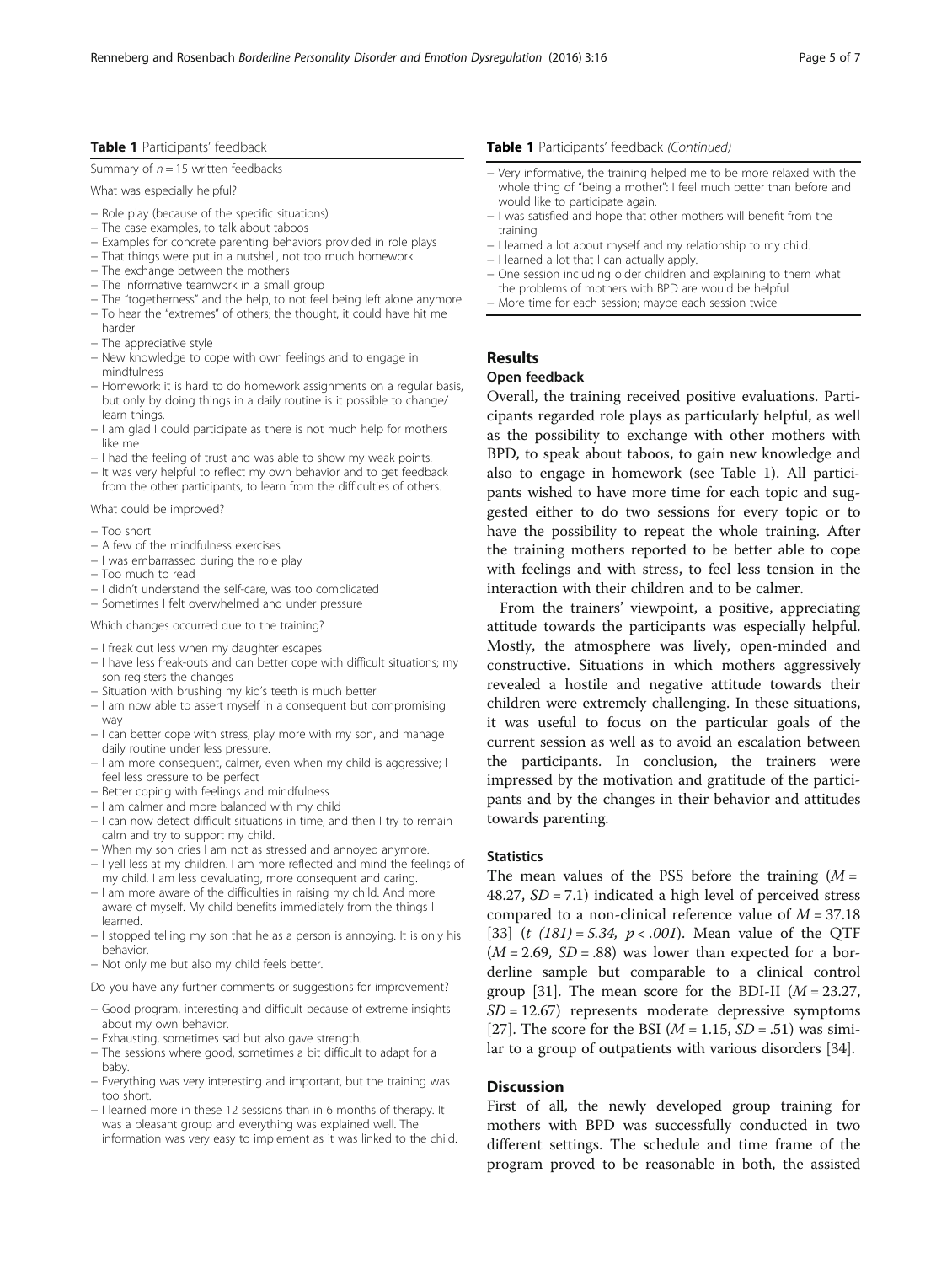living and the private practice setting. In the assisted living setting, the group training was easily added to the existing program for the mothers. Sometimes mothers missed a group session due to the lack of child care. As a consequence, in following sessions, childcare was provided if needed to ensure that mothers could attend the sessions.

The group was very well accepted by the participants. After the training all participants reported that they benefitted from the covered contents in terms of better understanding their children and reacting more appropriately to their own and to the children's emotions and impulsive behaviors. The following examples may illustrate their responses: "I am more consequent, calmer, even when my child is aggressive; I feel less pressure to be perfect", "I can now detect difficult situations in time, and then I try to remain calm and try to support my child". It should be noted that some participants wanted to have more time for each of the topics and wished to repeat the training.

It was obvious that mothers with BPD are in need of help regarding their parenting skills and at the same time were very thankful for the provided assistance. A mother answered the question "What was especially helpful?" with "The togetherness and the help, to not feel being left alone anymore". Most of the participating women reported concrete and observable changes in their own behavior and the consequences for their offspring (e.g., "When my son cries I am not as stressed and annoyed anymore", "I have fewer freak-outs and can better cope with difficult situations; my son registers the changes", "Not only I but also my child feels better").

These first four groups were held in order to test the practicability and acceptance of the program. Overall four different group trainers led the groups. Three of the trainers were involved in developing the program, one was very experienced in working with mothers with BPD.

The mean level of perceived parental stress assessed via the PSS was high compared to a non-clinical sample [[32\]](#page-6-0). In comparison to another group of parents with mental disorders  $(M = 43.35, [33])$  $(M = 43.35, [33])$  $(M = 43.35, [33])$  the level of the current sample was also high. When looking at the items of the PSS it becomes obvious that the questionnaire assesses general assumptions and attitudes toward the own parental role (e.g. "Caring for my child(ren) sometimes takes more time and energy than I have to give" or "I feel close to my child(ren)") rather than specific parental behavior or stress. Participating mothers reported borderline-specific cognitions comparable to patients with BPD but at a somewhat lower level, probably reflecting a successfully continuous or completed outpatient DBT [\[35\]](#page-6-0). Their general psychological distress

was also still in the clinical range. This indicates that mothers with varying degrees of symptom burden may benefit from the program.

This group training is designed as addition to other treatments for the mothers. Psychotherapy for BPD focuses on the well-being of the parent. Usually there is not enough room to discuss parenting issues. At the same time there is an urgent need to address these problems as indicated by the feedback of the mothers. The main objective of the program is to interrupt the transmission of emotion-dysregulation from mother to child.

## Conclusion

There are many issues that still need to be addressed: The efficacy and effectiveness of the program should be evaluated in a large randomized controlled trial. The effects of the training on maternal parenting skills and attitudes, mother-child interaction patterns, psychological distress as well as children's development and psychopathology should be analyzed. Additionally, the interaction between mothers and their offspring should be systematically observed and analyzed both before and after the training.

After conducting the first groups, writing the final version of the manual, and talking to trainers and mothers, we are convinced that Parenting Skills for Mothers with Borderline Personality Disorder is a promising program for mothers with BPD.

#### Abbreviations

ADHD: Attention Deficit/Hyperactivity Disorder; BDI-II: Beck Depression Inventory II; BPD: Borderline Personality Disorder; BSI: Brief Symptom Inventory; DBT: Dialectical Behavior Therapy; PSS: Parental Stress Scale; QTF: Questionnaire of Thoughts and Feelings

#### Acknowledgement

The authors would like to thank Sigrid Buck-Horstkotte for her ideas, input and perseverance in designing the treatment. We also thank Johanna Gabriel for her valuable feedback and work on the final version of the treatment manual. Anja Sellin helped to gather and analyze the data. A special thank you goes to all the trainers and especially to all participating mothers!

#### Funding

No funding was received.

#### Availability of data and materials

Due to the small sample and the main goal of presenting a new training program, we assume that the presented data are sufficient and do not share additional data.

#### Authors' contributions

BR and CR contributed equally to this work. Both authors read and approved the final manuscript.

#### Competing interests

The authors declare that they have no competing interests.

#### Consent for publication

Not applicable.